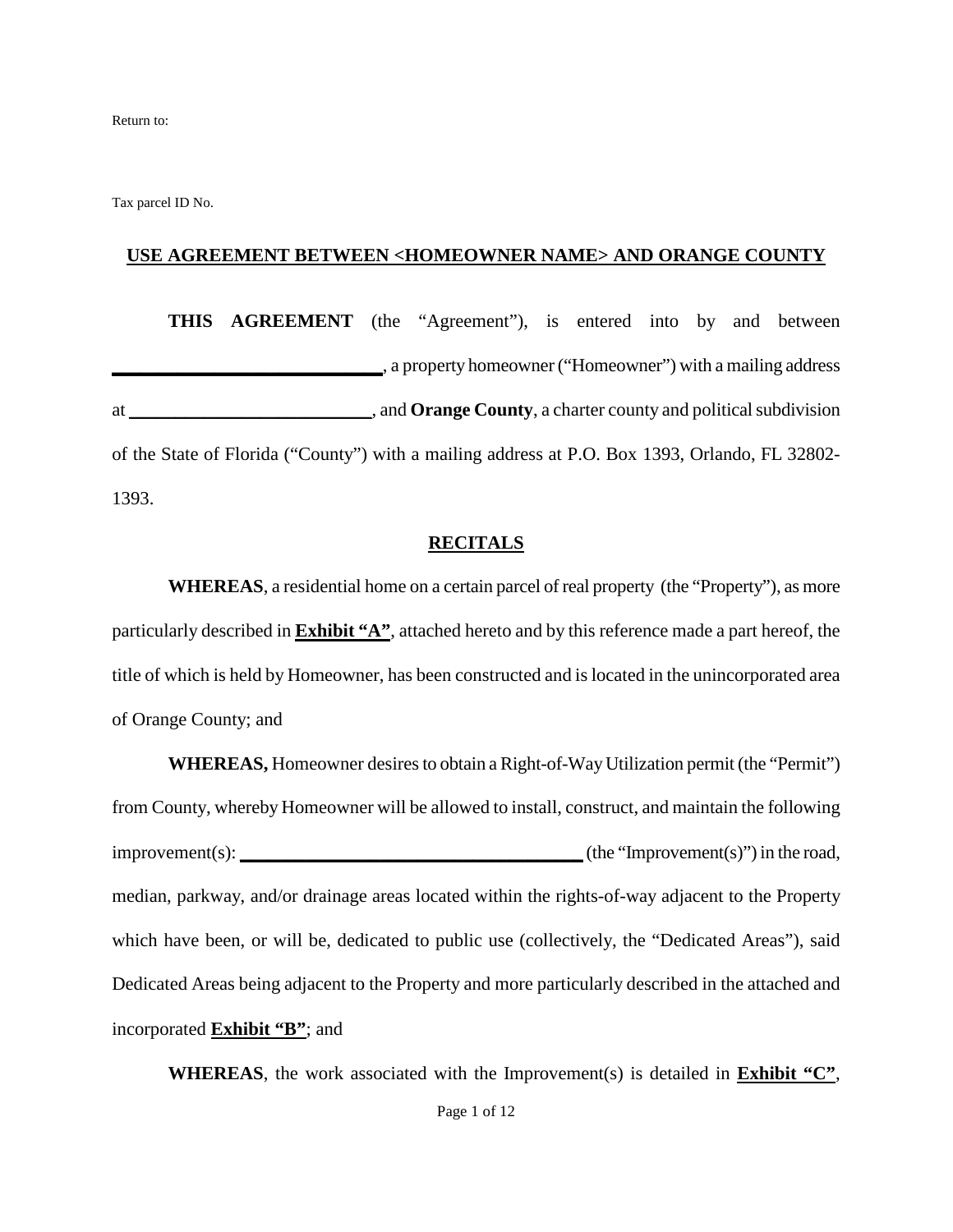attached hereto and incorporated herein; and

**WHEREAS**, County requires that Homeowner be solely responsible for the fulfillment of certain commitments and covenants to assure the perpetual and continuous maintenance of any such Improvement(s) which commitments and covenants are more particularly set forth herein.

**NOW**, **THEREFORE**, in consideration of the foregoing and of the terms and conditions set forth herein, the parties agree as follows:

- 1. **RECITALS**. The foregoing recitals are true and correct and form a material part of this Agreement.
- 2. **RIGHT-OF-WAY UTILIZATION PERMIT.** Any such Permit issued by County to Homeowner shall be subject to the terms of this Agreement. Homeownershall not, while installing or maintaining the Improvement(s), damage or disturb any portion of the Dedicated Areas without prior written approval by County and County's prior written approval of a plan to restore the Dedicated Areas. Nothing contained herein or by virtue of the issuance of the Permit shall give or grant the Homeowner any Homeownership rights to any portion of the Dedicated Areas.
- 3. **IMPROVEMENTS**. Any improvement(s) that, in County's sole opinion, may impede the functional operation of planned, proposed, or existing underdrains shall not be permitted under this Agreement. The Improvement(s) shall be established and maintained in such a manner as will not interfere with the use of the Dedicated Areas by the public nor create a safety hazard on such Dedicated Areas. If County determines, in its sole discretion, that the Improvement(s) do present a safety hazard,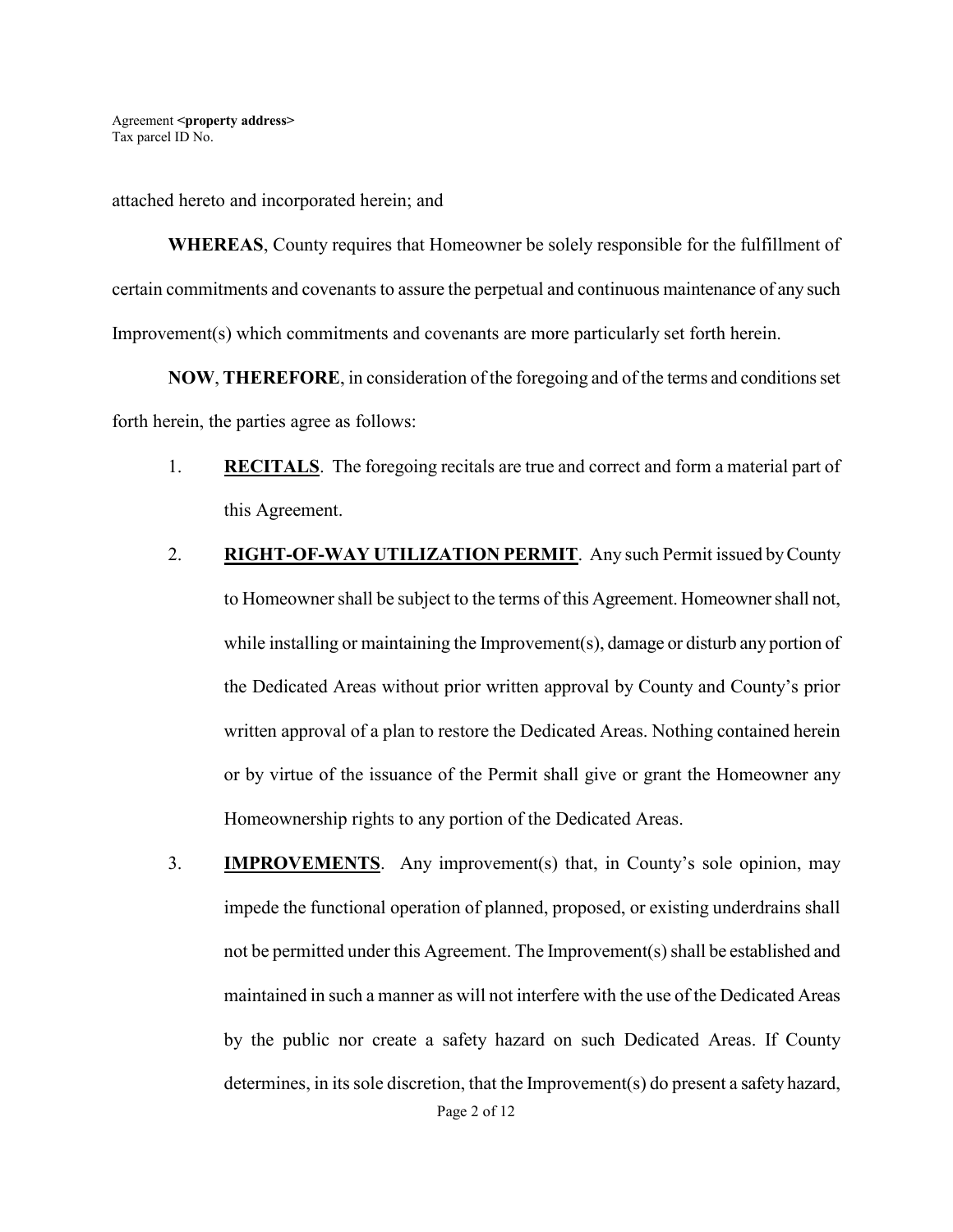then Homeowner, at its sole expense and at no cost to County, shall relocate the Improvements in such a manner as to eliminate the hazard, to the satisfaction of County.

- 4. **REMOVAL/ RELOCATION**. If, in the sole opinion of County, the Improvements interferes with any construction, reconstruction, alteration, improvements, or maintenance which County desires to perform on, around, or under the Dedicated Areas, or if County desires removal for any reason, then written notice of such shall be sent to Owner. Homeowner shall remove or relocate the Improvements as requested by County, and to County's satisfaction, within thirty (30) days of said notice or, in the event such notice is returned as undeliverable to Homeowner's address listed above, within thirty (30) days of the first date of publication of legal notice, which publication shall appear in not less than two weekly issues of a newspaper of general circulation in Orange County, Florida. Any such relocation or removal of the Improvement(s) shall be at no cost or expense to County.
- Page 3 of 12 5. **INDEMNIFICATION**. To the fullest extent permitted by law, Homeowner shall defend, indemnify, and hold harmless Orange County from and against all claims, damages, losses, and expenses, including reasonable attorney fees and costs, arising out of, or resulting from, the performance of their operations under this Agreement. Homeowner shall indemnify and hold harmless County (and any governmental body or utility authority properly using the Dedicated Areas) from and against all expenses, costs, or claims for any damages to the Improvement(s) which may result from the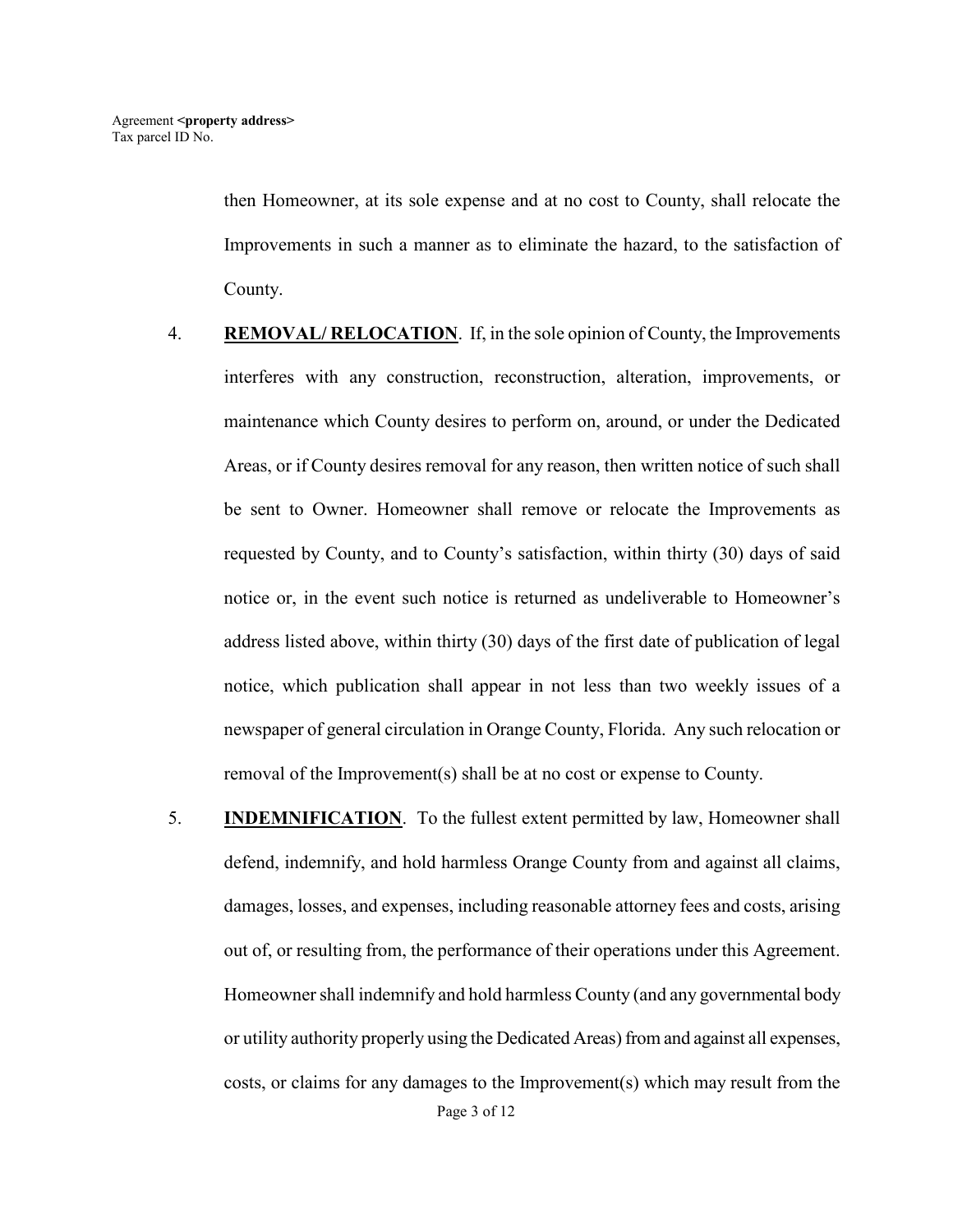use of the right-of-way by County or other governmental body or authority due to maintenance, construction, installation, or other proper use within the Dedicated Areas.

6. **INSURANCE**. Throughout the duration of this Agreement, including the initial period and any extensions thereto, Homeownershall obtain and possess Homeowners insurance coverage, with personal liability coverage, for all operations under this Agreement. The personal liability limits shall be not less than \$300,000 Combined Single Limits (CSL) or its equivalent. Prior to commencing operations under this Agreement, Homeowner shall provide Certificates of Insurance to County to verify coverage. The name of the project for which the Improvement(s) are to be installed and the type and amount of coverage provided shall be clearly stated on the face of each Certificate of Insurance. The insurance coverage shall name Orange County, Florida as an additional insured, and shall contain a provision which forbids any cancellation, changes or material alterations, or renewal of coverage without providing thirty (30) days prior written notice to County. Homeowner shall require and ensure that each of its contractors and subcontractors maintains insurance until the completion of their work under any contract associated with this Agreement. Failure of Homeowner to maintain insurance coverage for itself or for any other persons or entities for whom it is responsible or to ensure that its contractors and subcontractors maintain coverage shall not relieve Homeowner of any contractual responsibility, obligation, or liability.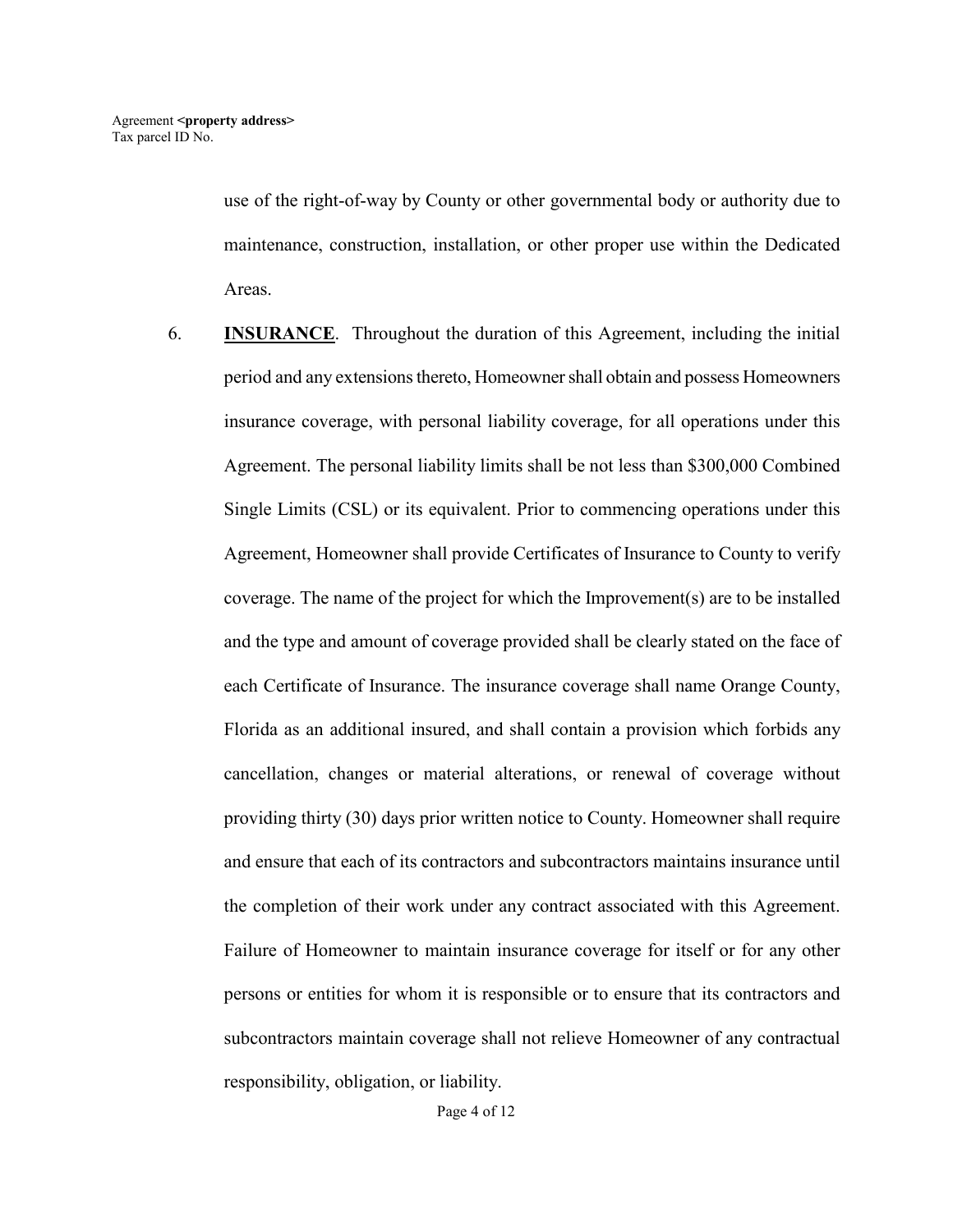- 7. **RECORDING**. This Agreement shall be recorded in the Public Records of Orange County, Florida within thirty (30) days of its execution. Promptly upon execution of this Agreement, Homeowner shall pay to County an amount equal to the applicable cost of recording this Agreement in the Public Records of Orange County, Florida.
- 8. **COVENANTS RUNNING WITH THE LAND**. The provisions of this Agreement shall constitute covenants running with the land or an equitable servitude upon the land, as the case may be, applicable to all of the Property described herein or any portion thereof. Furthermore, this Agreement shall be binding on all parties having any right, title, or interest in the Property described herein or any portion thereof, and their heirs, personal representatives, successors, and assigns. Homeowner declares that the Property described in this Agreement and any portion thereof shall be held, sold, and conveyed subject to the provisions of this Agreement. This Agreement shall inure to the benefit of and be enforceable by County and its respective legal representatives, successors, and assigns.
- Page 5 of 12 9. **DURATION**. The provisions, restrictions, and covenants of this Agreement shall run with and bind the land for a period of twenty-five (25) years from the date this Agreement is recorded in the Public Records of Orange County, Florida. Thereafter, this Agreement shall be automatically extended for successive periods of ten (10) years each, unless a written instrument agreeing to revoke said provisions, restrictions, and covenants is approved by a majority of the Orange County Board of County Commissioners and Homeowner. No such agreement to revoke shall be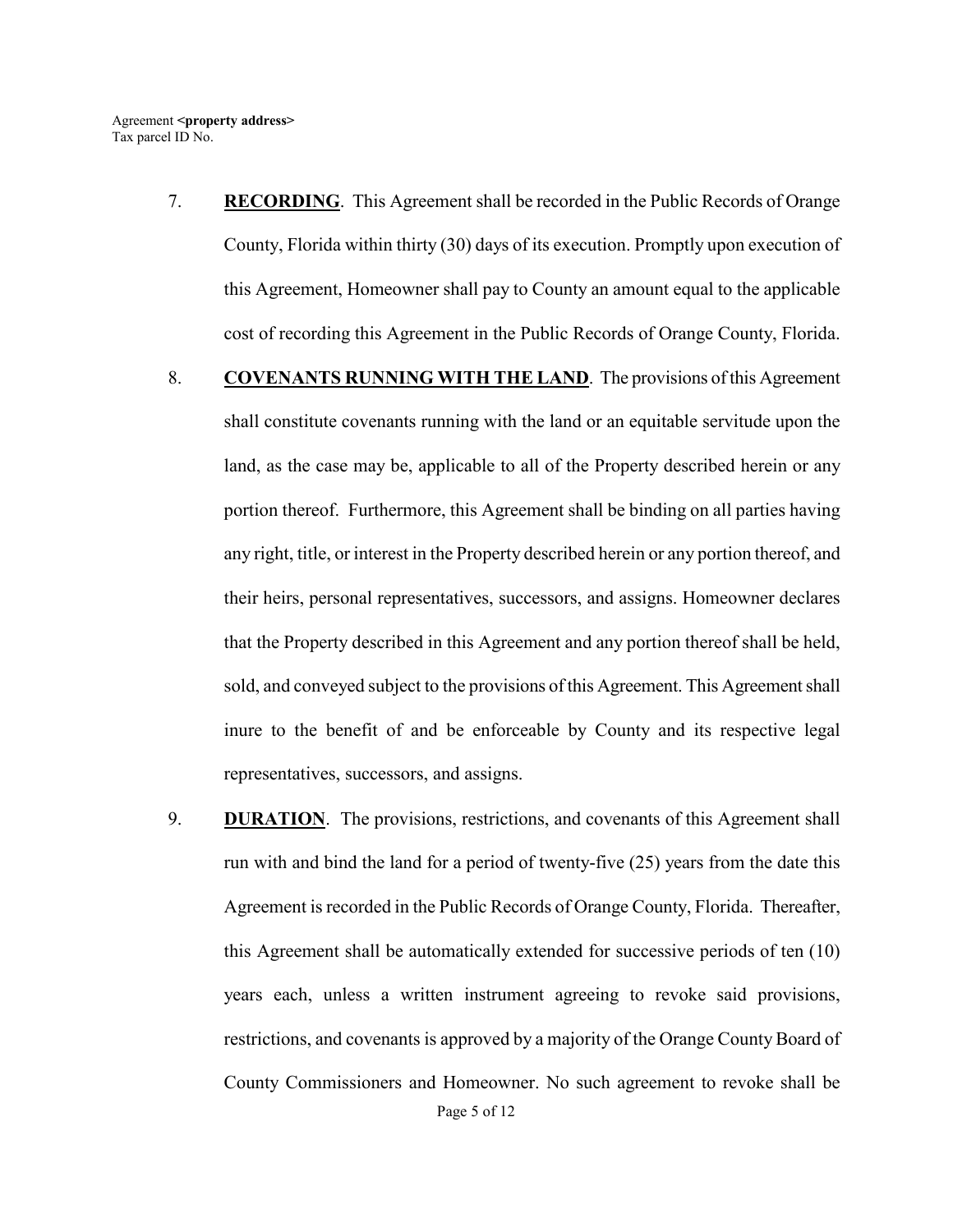effective until said written instrument has been signed, acknowledged, and recorded in the Public Records of Orange County, Florida. Notwithstanding any of the above provisions, County shall have the right to cancel this Agreement upon thirty (30) days prior written notice to Homeowner. No such cancellation shall be effective until a written instrument has been executed and acknowledged by the Board of County Commissioners and recorded in the Public Records of Orange County, Florida.

- 10. **AMENDMENT**. The provisions, restrictions, and covenants of this Agreement shall not be modified or amended except in a written instrument approved by a majority of the Orange County Board of County Commissioners and Homeowner of the Property described herein. No such modification or amendment shall be effective until said written instrument has been signed, acknowledged, and recorded in the Public Records of Orange County, Florida.
- 11. **COMPLIANCE WITH APPLICABLE LAWS**. Homeownershall comply with all applicable state laws and county ordinances, including the Orange County Right-of-Way Utilization Regulations.
- 12. **DISCLAIMER OF COUNTY RESPONSIBILITY**. Nothing contained herein shall create any obligation on the part of County to maintain or participate in the maintenance of the Improvement(s).
- 13. **EFFECTIVE DATE**. This Agreement shall take effect upon being recorded in the Public Records of Orange County, Florida.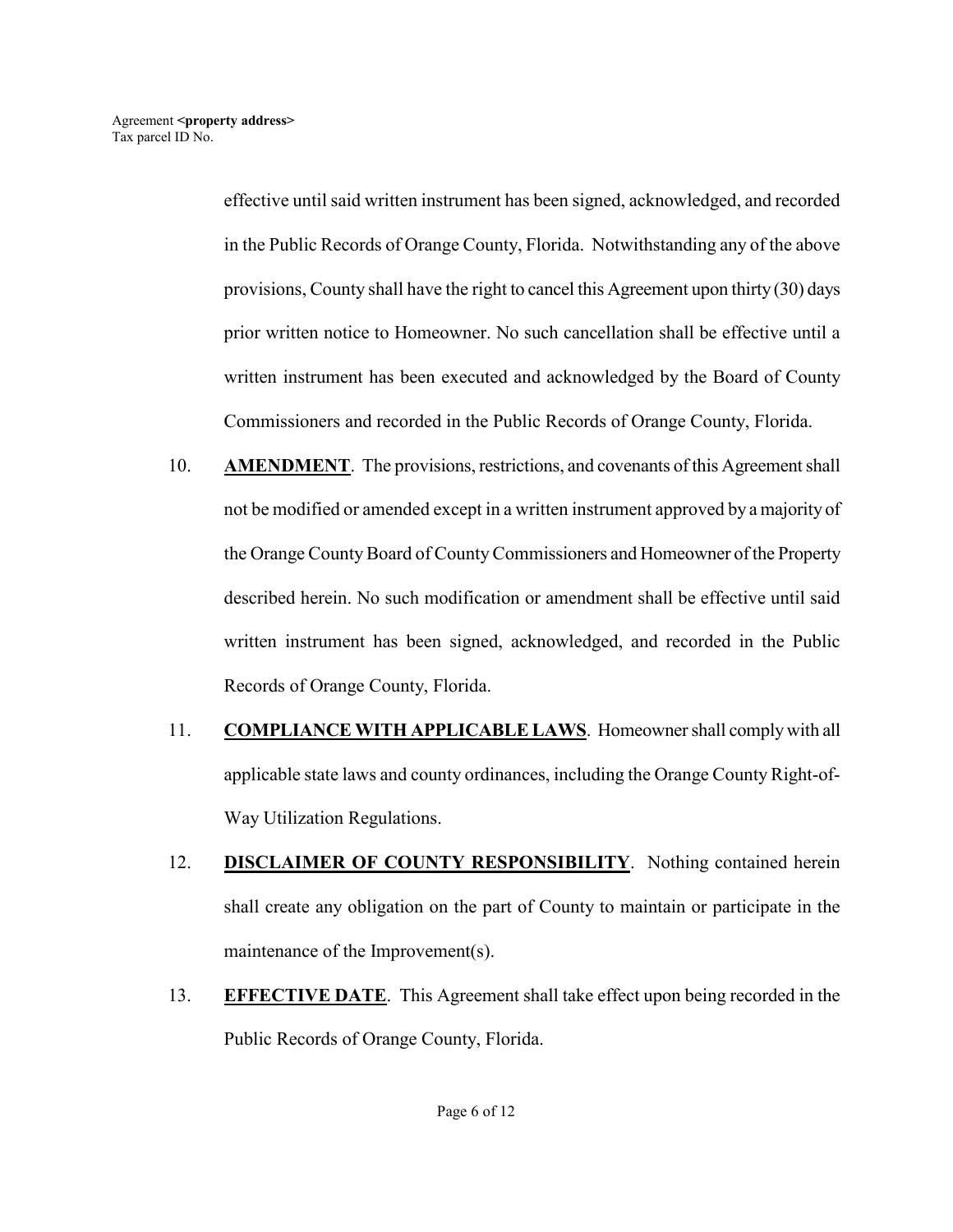**IN WITNESS WHEREOF**, the parties have caused this Agreement to be duly executed

by their respective duly authorized representatives on the dates set forth below.

# **COUNTY**

ORANGE COUNTY, FLORIDA By: Board of County Commissioners

By: \_\_\_\_\_\_\_\_\_\_\_\_\_\_\_\_\_\_\_\_\_\_\_\_\_\_

 **Jerry L. Demings** Orange County Mayor

Date: \_\_\_\_\_\_\_\_\_\_\_\_\_\_\_\_\_\_\_\_\_\_\_\_\_

ATTEST: Phil Diamond, CPA, County Comptroller As Clerk of the Board of County Commissioners

By:

\_\_\_\_\_\_\_\_\_\_\_\_\_\_\_\_\_\_\_\_\_\_\_\_\_\_\_\_\_\_ Deputy Clerk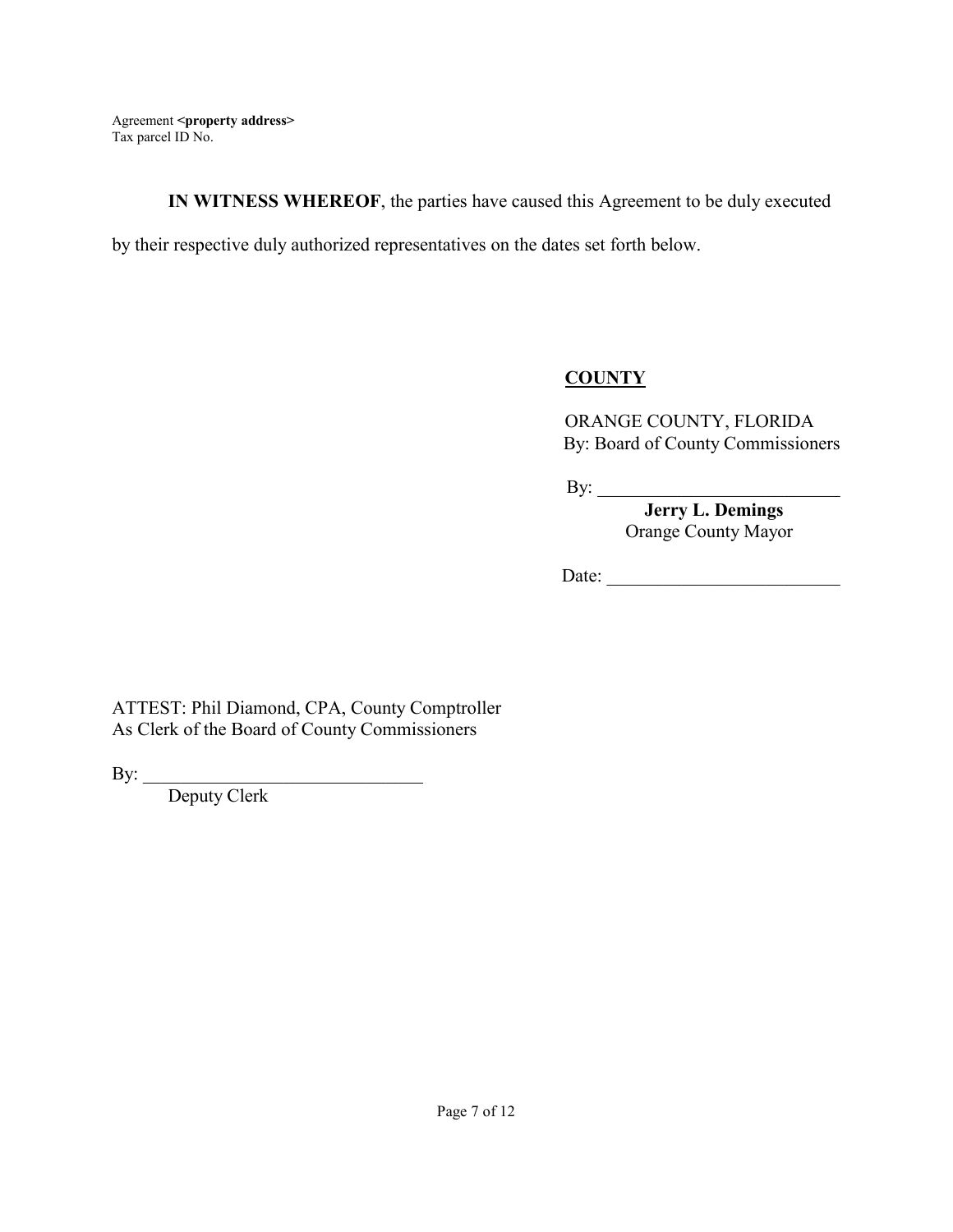I hereby acknowledge receipt of this notice and further acknowledge that I have read and understand all of the provisions contained herein.

## **HOMEOWNER**

By: \_\_\_\_\_\_\_\_\_\_\_\_\_\_\_\_\_\_\_\_\_\_\_\_\_\_\_\_\_\_\_\_

Print Name:

WITNESS: WITNESS:

Print Name: \_\_\_\_\_\_\_\_\_\_\_\_\_\_\_\_\_\_\_\_\_ Print Name:

**STATE OF \_\_\_\_\_\_\_\_\_\_\_\_\_\_\_\_\_\_\_\_ COUNTY OF \_\_\_\_\_\_\_\_\_\_\_\_\_\_\_\_\_\_** 

The foregoing instrument was acknowledged before me **by means of physical presence / online notarization**, this **(date)** by **(name of person acknowledging)**, who is personally known to me or has produced **(type of identification)**, as identification.

> \_\_\_\_\_\_\_\_\_\_\_\_\_\_\_\_\_\_\_\_\_\_\_\_\_\_\_\_\_\_\_\_\_\_\_\_\_ Signature of person taking acknowledgement Name typed, printed or stamped: **\_\_\_\_\_\_\_\_\_\_\_\_\_\_\_\_\_\_\_\_\_**

Tittle or rank**: \_\_\_\_\_\_\_\_\_\_\_\_\_\_\_\_\_\_\_\_\_\_\_\_** 

Page 8 of 12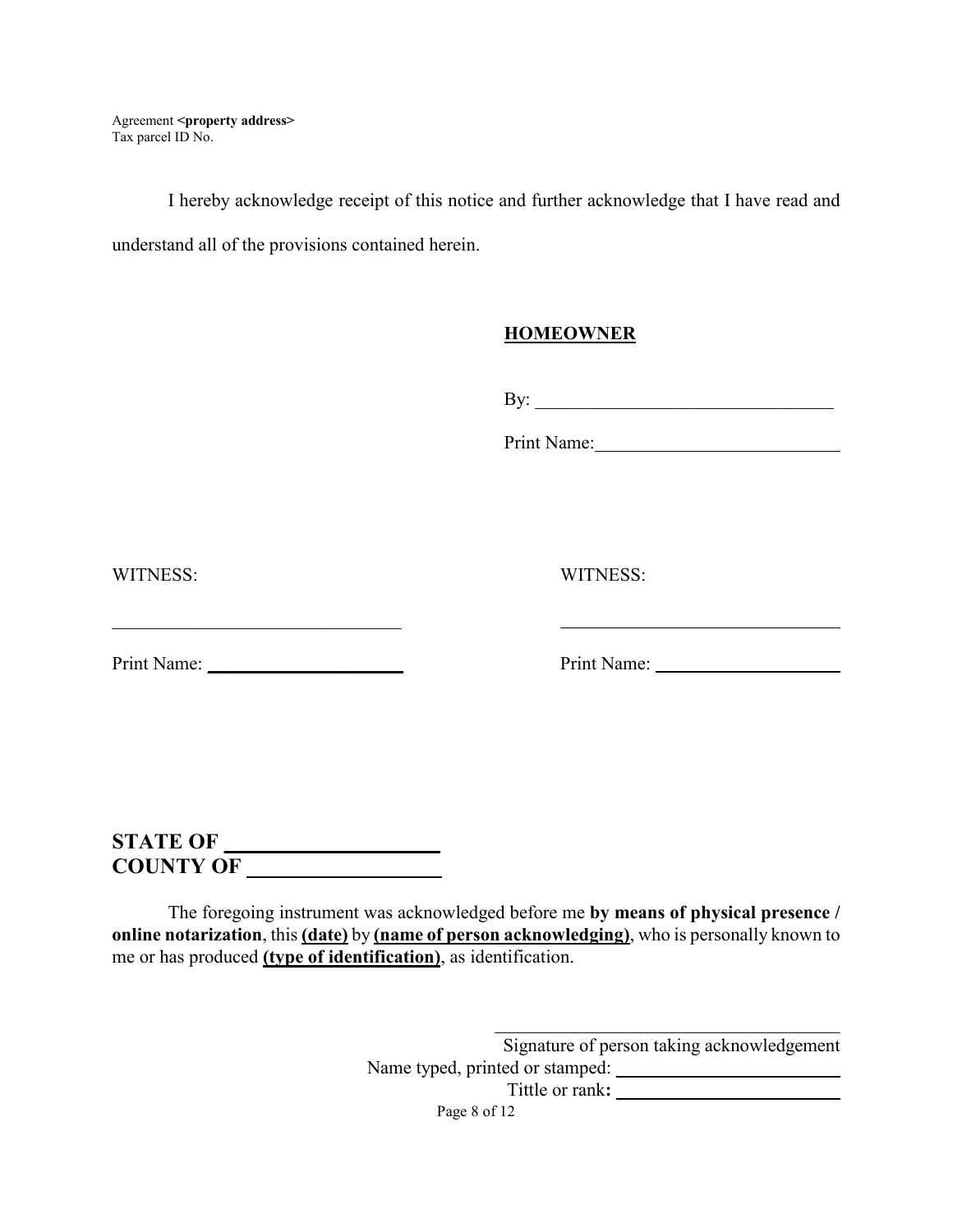I hereby acknowledge receipt of this notice and further acknowledge that I have read

and understand all of the provisions contained herein.

### **HOMEOWNER**

By: \_\_\_\_\_\_\_\_\_\_\_\_\_\_\_\_\_\_\_\_\_\_\_\_\_\_\_\_\_\_\_\_

Print Name:

WITNESS: WITNESS:

Print Name: \_\_\_\_\_\_\_\_\_\_\_\_\_\_\_\_\_\_\_\_\_ Print Name:

**STATE OF \_\_\_\_\_\_\_\_\_\_\_\_\_\_\_\_\_\_\_\_ COUNTY OF \_\_\_\_\_\_\_\_\_\_\_\_\_\_\_\_\_\_** 

The foregoing instrument was acknowledged before me **by means of physical presence / online notarization**, this **(date)** by **(name of person acknowledging)**, who is personally known to me or has produced **(type of identification)**, as identification.

> \_\_\_\_\_\_\_\_\_\_\_\_\_\_\_\_\_\_\_\_\_\_\_\_\_\_\_\_\_\_\_\_\_\_\_\_\_ Signature of person taking acknowledgement Name typed, printed or stamped: **\_\_\_\_\_\_\_\_\_\_\_\_\_\_\_\_\_\_\_\_\_\_\_\_**

Tittle or rank**: \_\_\_\_\_\_\_\_\_\_\_\_\_\_\_\_\_\_\_\_\_\_\_\_**

Page 9 of 12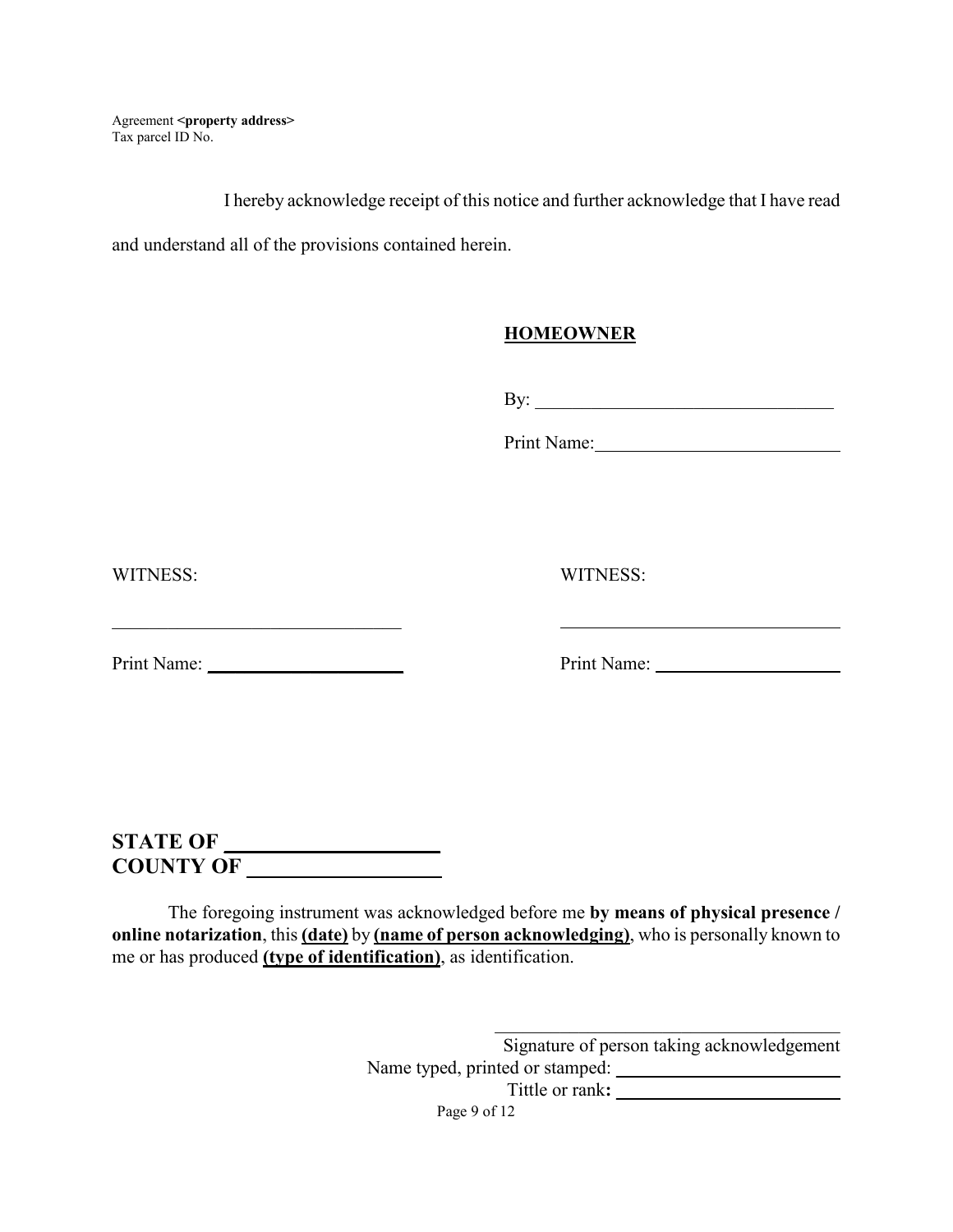# **EXHIBIT "A"**

Legal Description and Sketch of Description for Property

[See attached **\_\_** page(s)]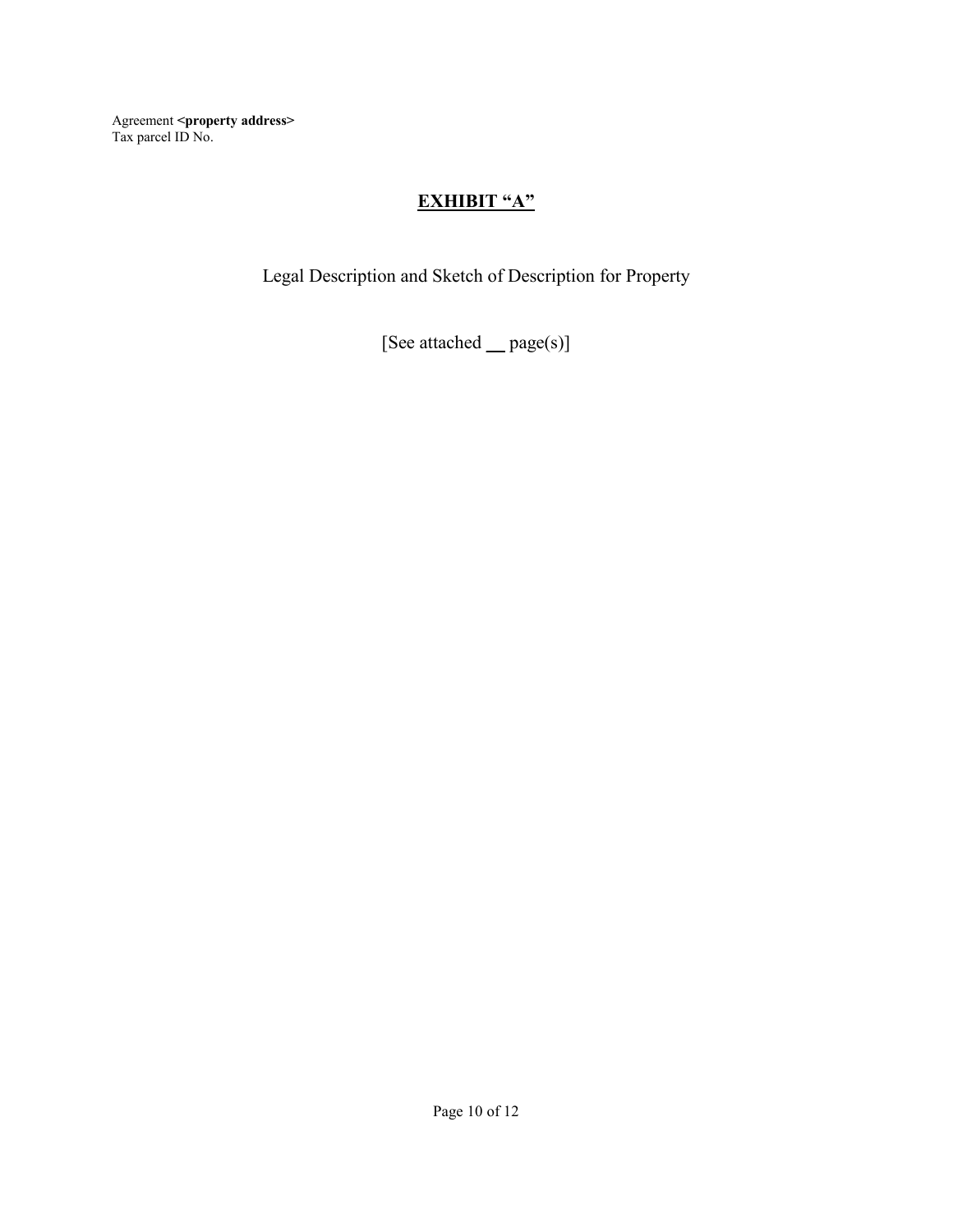# **EXHIBIT "B"**

Legal description and sketch of description for the Dedicated Areas

[See attached **\_\_** page(s)]